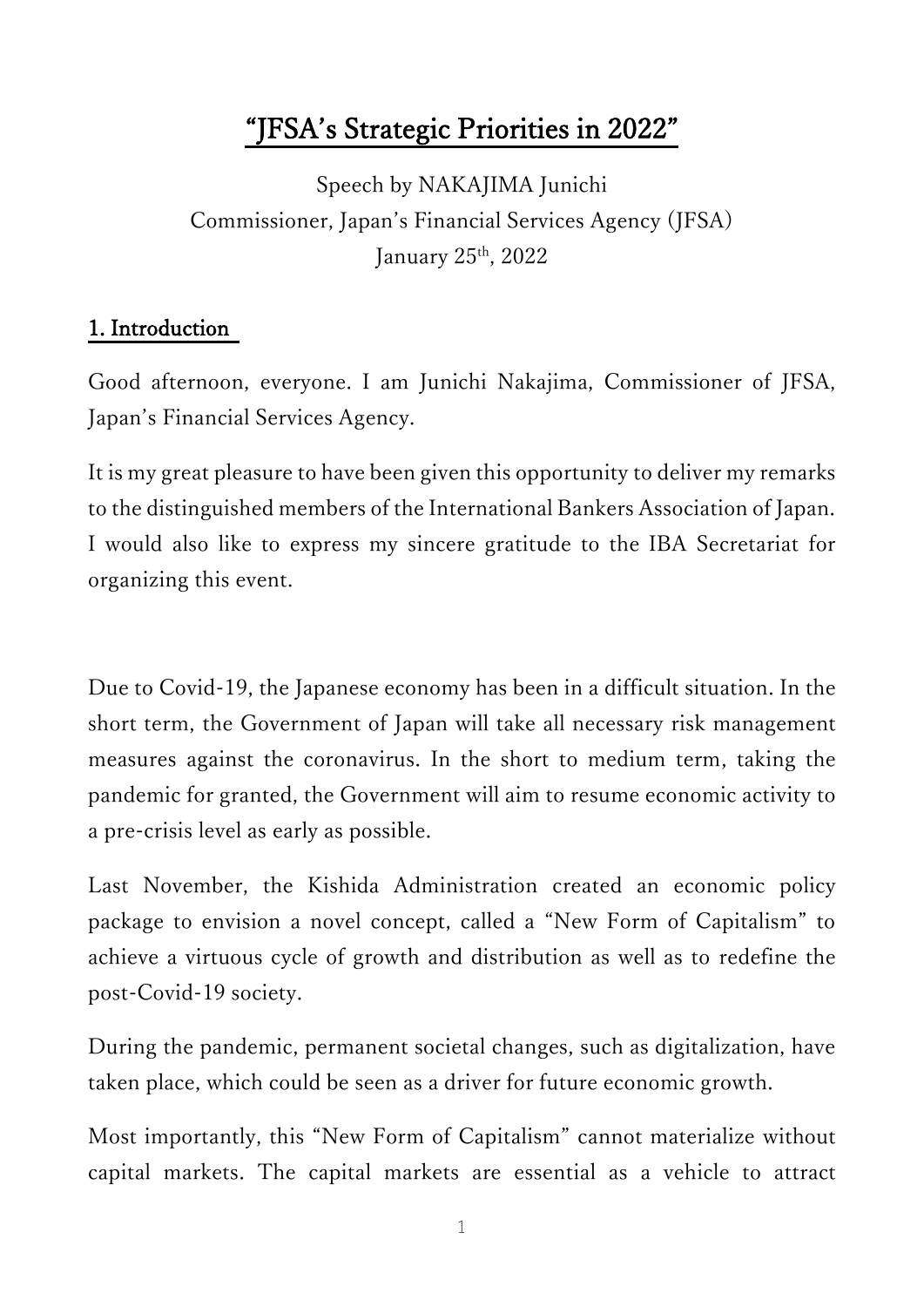investment from all around the world, source it to Japanese firms and, ultimately, achieve economic growth.

How does this relate to income distribution? For self-sustaining economic growth, corporate profits also need to be passed on to employees as wages or investment in human capital, which will eventually create demand for further economic growth. This is how growth and distribution complement each other.

#### 2. International Financial Center Initiatives

Now I will talk about our International Financial Center Initiatives. Where money flows within the investment chain, the asset management sector has an active role to play. The sector gives firms incentives to increase their corporate value, thereby enhancing the efficient allocation of capital.

Moreover, asset management is crucial from a national wealth perspective. Japan's household financial assets soared to a record high at 2,000 trillion yen, or around 18 trillion US dollars, half of which is held in cash and bank deposits. Amid ongoing demographic changes as well as diversifying life and work styles among individuals, there is a growing need to start investment to build assets in a stable manner.

For these purposes, the JFSA will aim to increase the sophistication of the asset management sector by welcoming talented investment firms and professionals from all around the globe. This is why we launched "International Financial Center Initiatives" in 2020. The Initiatives continue to be a priority for the current administration as shown by Prime Minister Kishida's statement at the Parliamentary session last year that "The Government of Japan will continue to move forward with the International Financial Center Initiatives."

Then, we want to know what Japan's strengths are. To name a few:

1) Political stability based on democracy and the rule of law;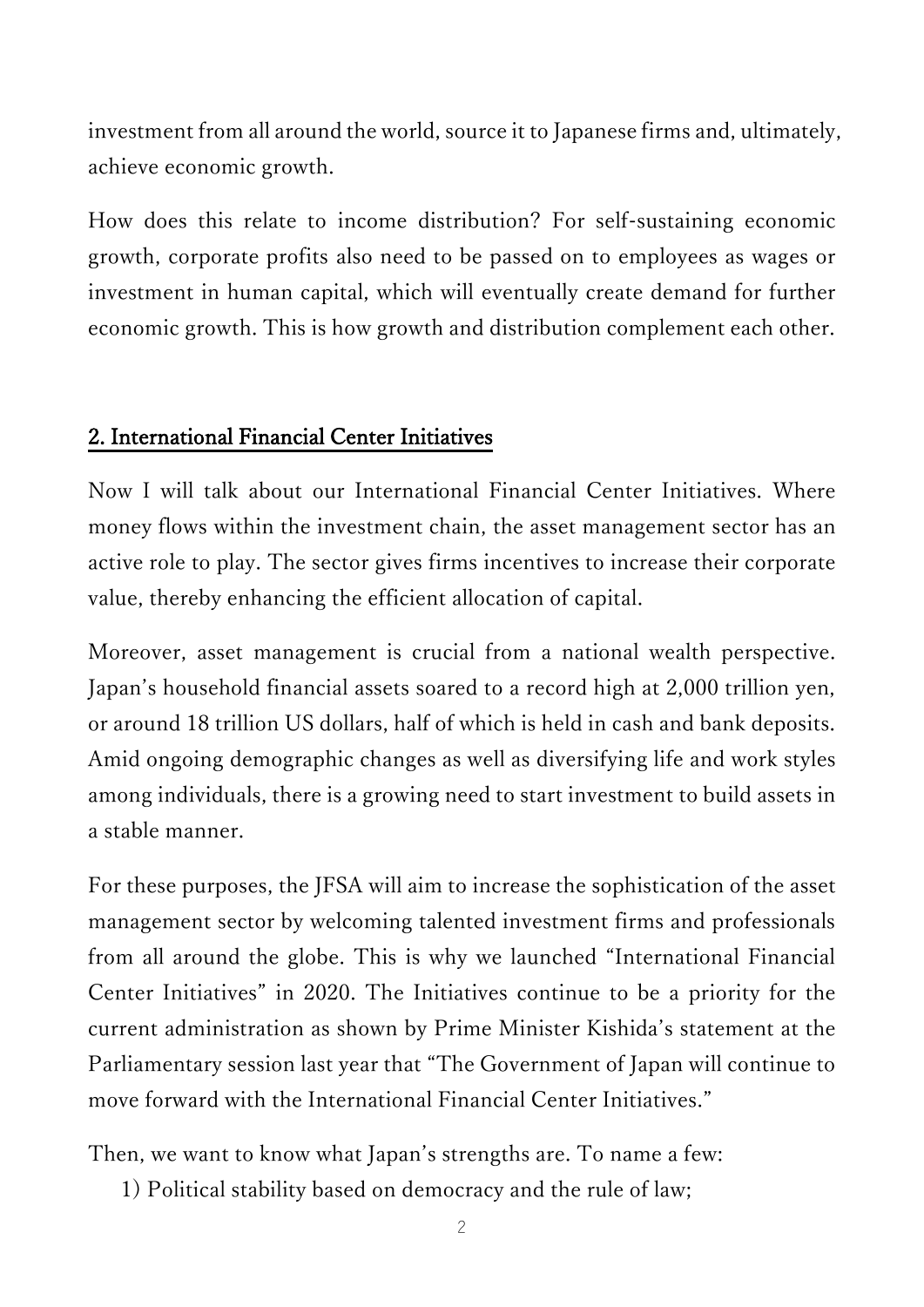2) Good public security;

- 3) A large domestic economy and stock markets; and,
- 4) Untapped household financial assets of 18 trillion US dollars.

Of course, we have identified our own weaknesses as well. Most notably, these are:

- 1) A larger tax burden imposed on businesses and individuals;
- 2) Administrative services available only in Japanese; and,
- 3) A strict visa policy enforced by the immigration authority.

The new policy package aims to address these weaknesses to create a more favorable business environment for overseas asset managers.

- Concerning tax, we worked on corporate income tax, personal income tax and inheritance tax to lower the tax burden of overseas investment professionals.
- $\triangleright$  Regarding financial regulation, we launched the "Financial Market Entry" Office" last January to provide professional English support from preapplication consultation to registration and supervision. No communication and no materials in Japanese are necessary.

During the past year since its opening, despite the ongoing pandemic, five overseas asset managers have completed the all-in-English registration process. It took 3 months or less in all cases, which, I believe, is comparable to other international financial centers.

Moreover, new, simple market entry schemes for overseas asset managers also started last November.

 Concerning immigration policy, new reform has made it easier for overseas investment professionals to obtain "Highly-Skilled Foreign Professional" status. This status comes with several preferential treatments.

Going forward, I wish that international travel will return to normal soon. I am looking forward to welcoming many overseas investment professionals to Japan.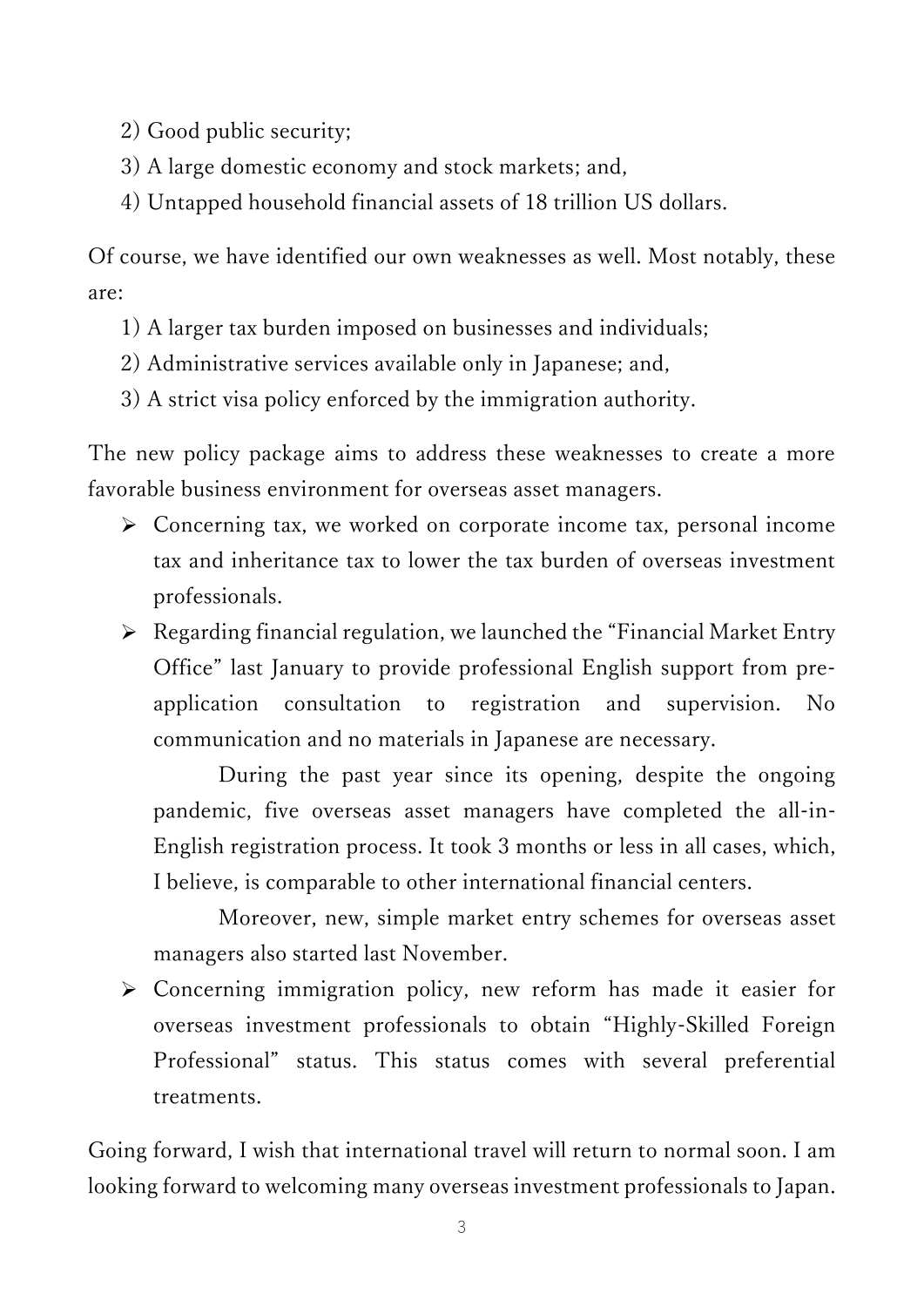The JFSA will do its best to provide support.

Needless to say, my focus is not just on asset management but also on banking and securities. Easing the firewall regulation is one of our most recent efforts. For example, the new reform will enable banks and securities entities to share the information of domestic corporate clients, such as listed companies, within their financial group without the clients' prior consent.

## 3. Sustainable Finance

Now, let me speak a little about sustainable finance. Last year, the concept of sustainability attracted greater attention than ever before. Financial institutions and capital markets have many roles to play in this field too.

First, the response to climate change requires the economy and society as a whole to become carbon-neutral. For this purpose, support from financial markets is needed for the transition of structures in industry and society. We encourage market participants, including financial institutions, to work to ensure that companies' de-carbonization efforts are appropriately evaluated and smoothly financed.

To leverage the accelerating global trend toward de-carbonization, our aim is to attract capital for growth from home and abroad to Japanese companies. To this end, we are enhancing companies' disclosure: the Revised Corporate Governance Code now requires listed companies on the Prime Market of the Tokyo Stock Exchange to enhance their climate-related financial disclosures based on the TCFD recommendations or an equivalent international framework.

We will also help maximize market functions by assisting Japan Exchange Group in establishing an information platform. Through these initiatives, the JFSA is aiming to make Japan a "Green International Financial Center," as a hub for the transaction of ESG-related bonds.